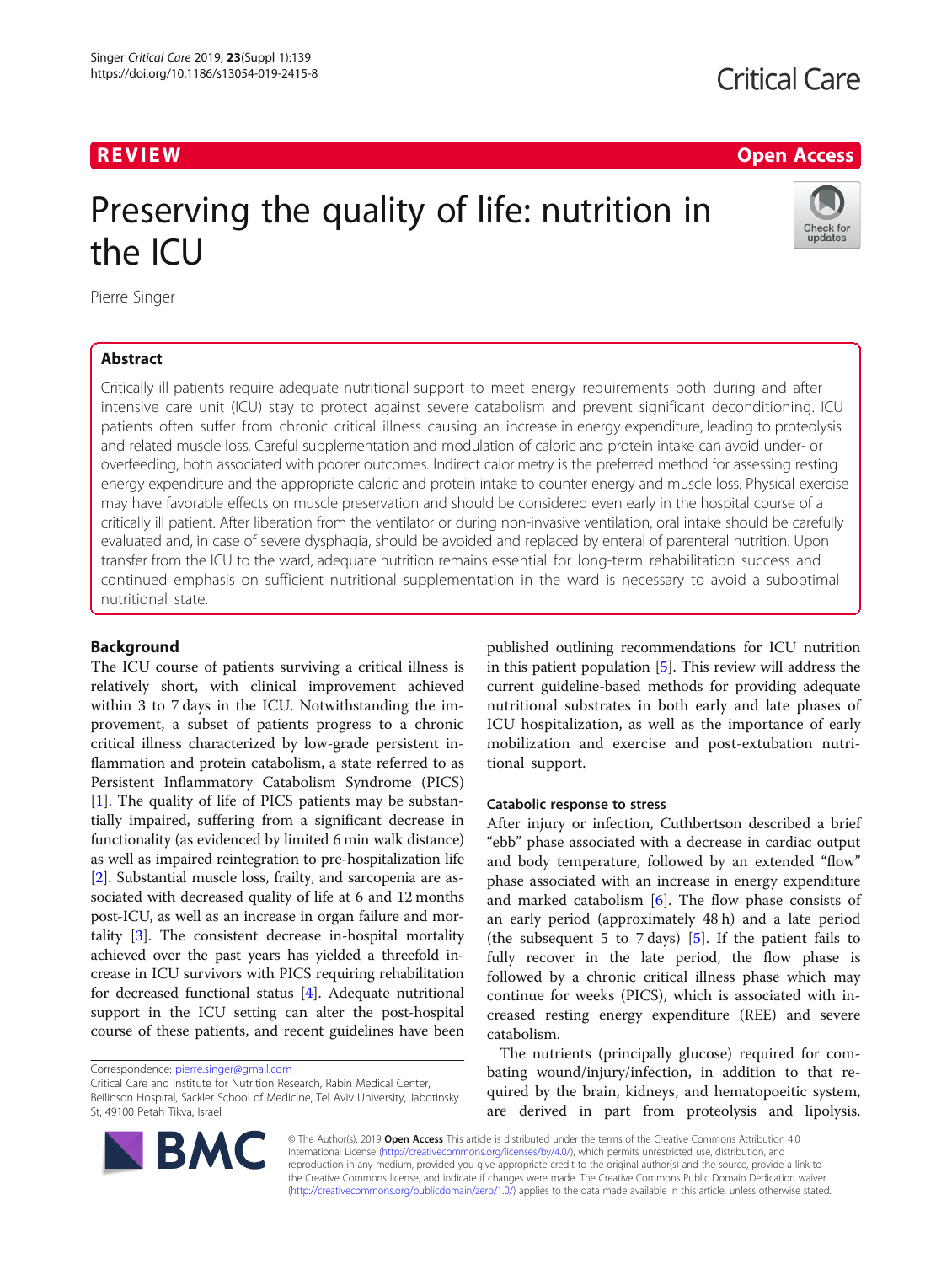Conversion of amino acids and glycerol to glucose generally occurs by gluconeogenesis and glycolysis. During the chronic critical illness phase, however, insulin resistance associated with hyperglycemia is common, and nutrient production relies primarily upon proteolysis and lipolysis. A retrospective cohort study conducted at our institution demonstrated that after 2 days of lower energy expenditure (approximately 1650 kcal/d), REE reaches a plateau around 2000 kcal/day [\[7](#page-3-0)].

Protein breakdown may reach 12 to 16 g of nitrogen/ day within days of admission and can increase up to 30 g of nitrogen/day in certain cases [\[8](#page-3-0)]. This loss of nitrogen is associated with a substantial loss of muscle mass. The endogenous production of nutrition substrates through proteolysis and lipolysis to supply sufficient glucose to the body are minimally affected by exogenous supply of substrates through diet. Therefore, during this phase of endogenous substrate production, ICU staff should be cautious not to administer full nutritional therapy that might lead to overfeeding.

### Energy requirements and prescription

Overnutrition and, more commonly, undernutrition are very frequent in the ICU, and the time to reach target energy requirements may be prolonged [[9\]](#page-3-0). The NutritionDay ICU audit found that it takes 1 week to reach 1500 kcal intake in most ICUs in the world [\[9](#page-3-0)]. Undernutrition may be associated with prolonged length of stay and mechanical ventilation, infection, and mortality [[10,](#page-3-0) [11](#page-3-0)]. Overnutrition may be also associated with prolonged mechanical ventilation and infection, as well as elevated glucose, urea, and hepatic function tests, which in turn are associated with increased morbidity [\[12\]](#page-3-0).

Several predictive models have been proposed to prognosticate resting energy expenditure (REE). A retrospective validation of these models with actual measured energy expenditure [[13\]](#page-3-0) showed no correlation between predicted and measured energy expenditure, with a maximum agreement of 0.5 for some of the models [\[14,](#page-3-0) [15](#page-3-0)]. Moreover, the studies demonstrated that use of these models may result in nutritional recommendations which either over- or underestimate nutritional needs by 500 kcal or more, leading to over- or undernutrition, respectively.

Indirect calorimetry is the preferred method to more precisely guide caloric requirements for REE and is recommended by both ASPEN [[16](#page-3-0)] and ESPEN guidelines [[5\]](#page-3-0). However, because the availability of metabolic monitors for indirect calorimetry is limited, resting energy expenditure can be more readily derived from VCO2 (carbon dioxide production) obtained from the ventilator (REE =  $8.2 \times VCO2$ ). While less accurate than indirect calorimetry measurement, this method of measuring REE is more precise than the use of predictive models [[17\]](#page-3-0). In the absence of alternate methods, predictive models can be used with an awareness of their prognostic limitations.

With respect to recommendations for optimum calorie intake, Zusman et al. [\[7](#page-3-0)] observed that providing between 70 and 100% of measured energy expenditure was associated with improved survival. It is remarkable to note that patients who received in excess of 100% of measured energy requirements showed an increase in mortality (Fig. [1](#page-2-0)), underscoring the importance of measuring REE and thereby avoiding overfeeding. While the study was retrospective and observational, it is the largest study to date comparing calorie intake to measured energy expenditure and outcome. However, prospective randomized trials are needed to confirm these findings.

Current guidelines recommend commencing enteral feeding early in the course of ICU stay, as this has been associated with a decrease in infections. Caloric energy targets should be reached within 3 days, provided that caution is taken to avoid overfeeding and the resultant increase in risk of complications [\[18](#page-3-0)]. If caloric goals cannot be reached through enteral feeding, parenteral nutrition can be administered between days 3 and 7 of ICU stay to supplement the lack of sufficient calories [[5\]](#page-3-0). A balanced administration of macronutrients, including lipids together with carbohydrates, is recommended [[5\]](#page-3-0).

Special attention should be given to electrolyte status. Any significant decrease in potassium, phosphorus, or magnesium may endanger the patient and should be corrected promptly, coupled with a decrease in energy intake by 50% for the subsequent few days [[19,](#page-4-0) [20](#page-4-0)]. Close monitoring of electrolyte status should continue throughout the ICU stay, as clinically significant disturbances can occur, not only at admission in severe malnourished patients, but also during the course of the ICU stay in well-nourished patients.

Recommendations for protein intake are 1.3 g/kg/day, combined with an exercise program [[5\]](#page-3-0). Observational studies have shown that increased protein intake was associated with improved survival [\[21](#page-4-0)–[23\]](#page-4-0). However, this mortality benefit was not confirmed in prospective randomized controlled trials [[24\]](#page-4-0), which demonstrated only improvements in renal function [[25](#page-4-0)] or in muscle mass [[26\]](#page-4-0). The improvement in renal function is related to an increase in renal glomerular reserve and varies with protein load and patient age [\[5](#page-3-0)]. Other studies have failed to demonstrate any clinical findings [[27](#page-4-0)] favoring increased protein administration.

Protein intake recommendations are dependent upon patient clinical status. Sarcopenic patients with a substantial decline in muscle mass have increased mortality risk, and high protein diet may improve their survival [[28\]](#page-4-0). However, in septic patients, protein intake does not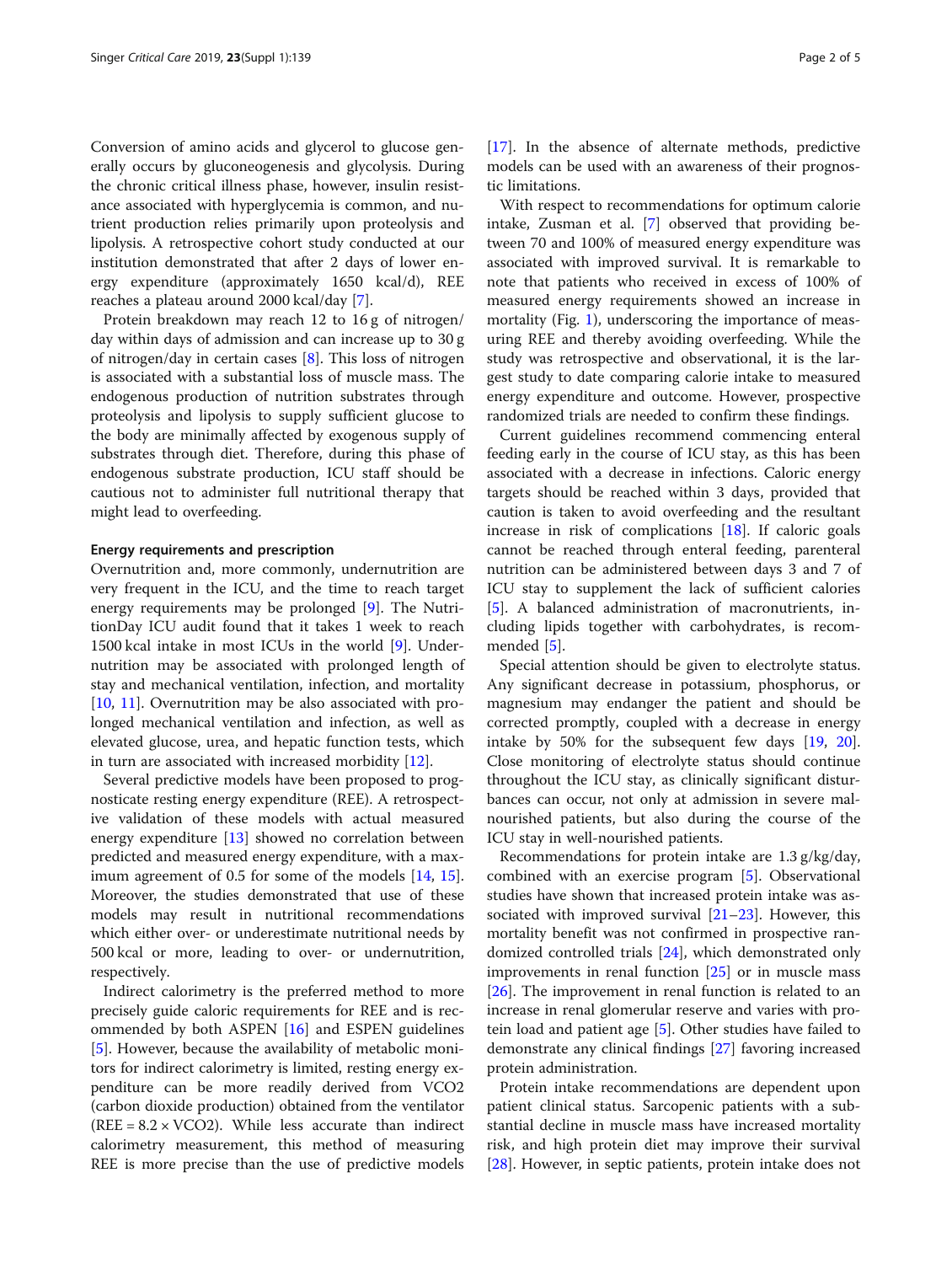<span id="page-2-0"></span>

appear to influence outcome [\[29\]](#page-4-0), as evidenced in the EAT-ICU study [[24\]](#page-4-0) which did not show an improvement in septic patients receiving a high (1.4 g/kg/d) protein intake. A post hoc analysis, however, showed significantly improved survival in patients with normal renal function and high protein intake [[30](#page-4-0)].

Exercise, such as with a cycloergometer, has been demonstrated to enhance short-term recovery, as evidenced by improved by 6 minute walk distance, force (?), and quality of life [\[31](#page-4-0)]. When mobilization is actively planned and implemented, a decrease in the duration of mechanical ventilation and length of stay has been observed [[32\]](#page-4-0). However, outcomes are likely dependent upon duration and frequency as well as form of exercise. Moreover, the feasibility or appropriateness of aerobic exercise at bedside in ICU patients may limit its application.

Interestingly, early physical exercise during the first week of hospitalization for patients with septic shock was recently shown to preserve muscle fiber crosssectional area [[33\]](#page-4-0). Muscle fiber cross-sectional area ( $\mu$ m2) was preserved by exercise (−25.8% ± 21.6% in control vs  $12.4\% \pm 22.5\%$  in the intervention group;  $p = 0.005$ ) but not without. Markers of the catabolic ubiquitin-proteasome pathway were reduced at day 7 only in the intervention group. The excessive activation of autophagy observed after septic shock was suppressed without modification of the markers of anabolism and inflammation related to septic shock. These results imply an association between exercise and muscle preservation in septic patients and will require confirmation in larger studies.

# Nutrition in recovery from critical illness

During the recovery phase following liberation from mechanical ventilation, post-extubation dysphagia may occur [[34\]](#page-4-0) from 3% up to 60% of patients. Due to prolonged ventilation, many of these patients suffer from severe dysphagia, leading to decreased energy, micronutrient, and protein intake, as well as increased rates of pneumonia, reintubation, and mortality [[35,](#page-4-0) [36](#page-4-0)]. Oral intake can be further impaired by post-extubation ventilatory support with high flow nasal canulla or other forms of non-invasive ventilation [[37\]](#page-4-0). Paradoxically, a patient may achieve greater caloric intake through enteral feeding during mechanical ventilation than per os after extubation. In these circumstances, ESPEN guidelines recommend that nutritional needs be supplemented via nasogastric tube or parenteral feeding, to ensure adequate energy and protein supply [\[5](#page-3-0)]. This strategy should be combined with active deglutition rehabilitation.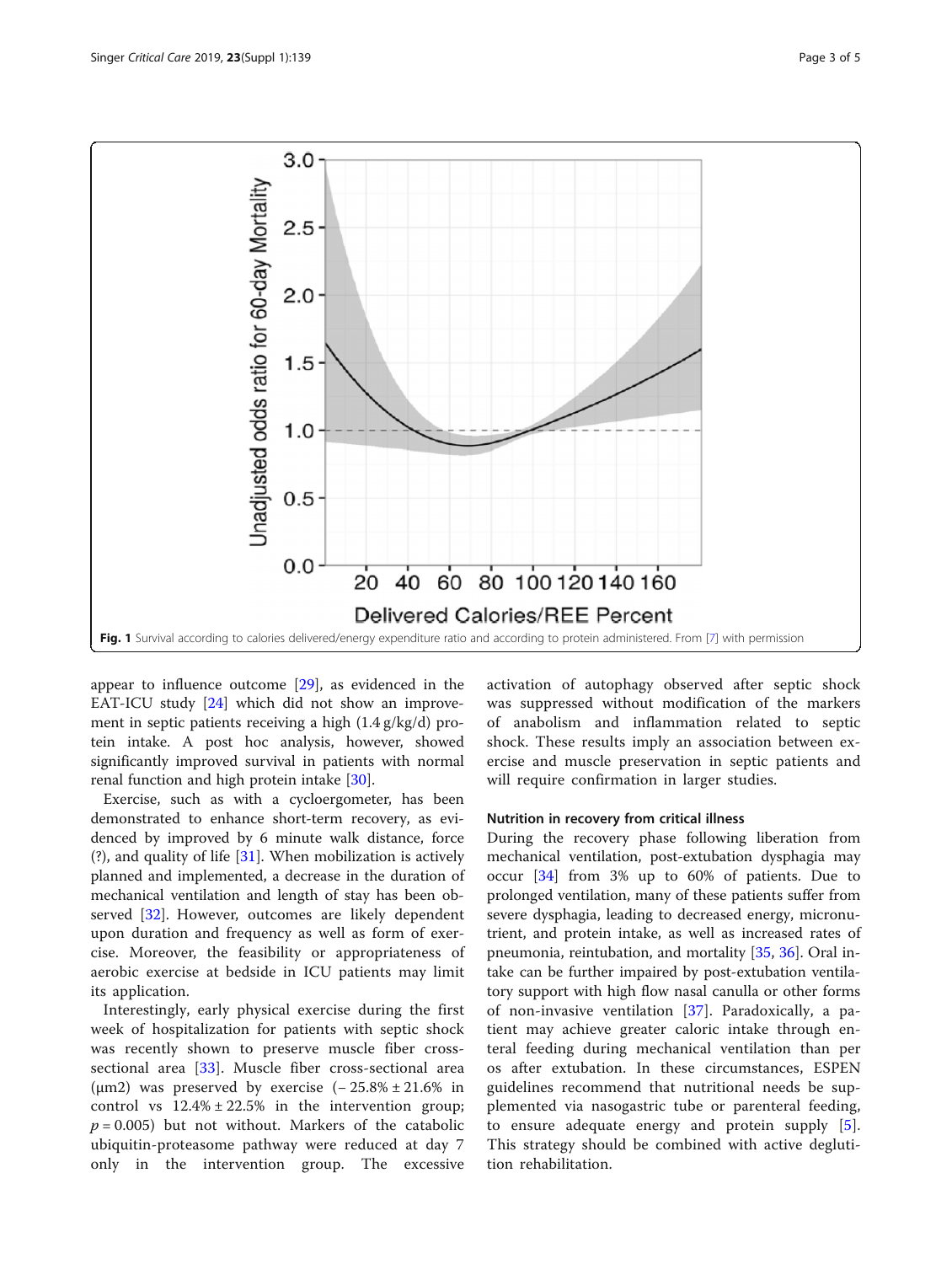<span id="page-3-0"></span>Upon discharge from the ICU, the patient should be followed for the duration of the hospital stay by a nutrition team as length of stay may be prolonged and patients may suffer from additional loss of muscle and energy in the absence of good nutritional guidance and physical activity. A comprehensive multi-disciplinary approach to the critically ill patient from admission to the ICU through the hospital stay until discharge to rehabilitation should be implemented since increasing frailty while hospitalized can substantially impair the ability to achieve successful rehabilitation on discharge.

# Conclusions

Critically ill patients in the ICU are at significant risk for malnutrition. Feeding protocols not guided by an assessment of resting energy expenditure may result in underor overfeeding. Indirect calorimetry is the preferred method to estimate an REE target to guide caloric intake. Protein intake should be planned to reach 1.3 g/kg/ day. Emphasis should be placed on early enteral nutrition, and where not achievable, parenteral nutrition should be implemented with careful monitoring parameters to avoid overfeeding. Exercise can be an important adjuvant therapy to calorie and protein supplementation. As the patient progresses to recovery, efforts to maintain adequate nutritional intake should be continued to prevent under-nutrition secondary to dysphagia and poor oral intake. Nutritional support and supplementation tailored to the etiology and recovery stage of ICU patients can improve metabolic condition, decrease morbidity, and optimize long-term rehabilitation success.

#### Abbreviations

ASPEN: American Society of Parenteral and Enteral Nutrition; ESPEN: European Society for Clinical Nutrition and Metabolism; ICU: Intensive care unit; PICS: Persistent Inflammatory Catabolism Syndrome; VCO2: Carbon dioxide production

#### Acknowledgements

PS thanks Prof J D Cohen and Dr. M Heshing for revising the manuscript.

#### Funding

Publication of this supplement was supported by Fresenius Kabi.

#### Availability of data and materials

Not applicable.

#### About this supplement

This article has been published as part of Critical Care, Volume 23 Supplement 1, 2019: Future of Critical Care Medicine (FCCM) 2018. The full contents of the supplement are available at [https://ccforum.biomedcentral.](https://ccforum.biomedcentral.com/articles/supplements/volume-23-supplement-1) [com/articles/supplements/volume-23-supplement-1.](https://ccforum.biomedcentral.com/articles/supplements/volume-23-supplement-1)

#### Authors' contributions

PS, the sole author, provided intellectual contributions and read and approved the final version of the manuscript.

#### Ethics approval and consent to participate

Not applicable

#### Consent for publication

Not applicable.

#### Competing interests

The author received grants/honoraria from Fresenius Kabi.

# Publisher's Note

Springer Nature remains neutral with regard to jurisdictional claims in published maps and institutional affiliations.

Received: 25 March 2019 Accepted: 1 April 2019 Published: 14 June 2019

### References

- 1. Moore FA, Phillips SM, McClain CJ, Patel JJ, Martindale RG. Nutrition support for persistent inflammation, immunosuppression, and catabolism syndrome. Nutr Clin Pract. 2017;32(1\_suppl):121S–7S.
- 2. Gardner AK, Ghita GL, Wang Z, Ozrazgat-Baslanti T, Raymond SL, Mankowski RT, et al. The development of chronic critical illness determines physical function, quality of life, and long-term survival among early survivors of sepsis in surgical ICUs. Crit Care Med. 2019; Epud ahead of publication.
- 3. Muscedere J, Waters B, Varambally A, Bagshaw SM, Boyd G, Maslove D, et al. The impact of frailty on intensive care unit outcomes: a systematic review and meta-analysis. Intensive Care Med. 2017;43:1105–23.
- 4. Kaukonen KM, Bailey M, Suzuki S, Pilcher D, Bellomo R. Mortality related to severe sepsis and septic shock among critically ill patients in Australia and New Zealand, 2000-2012. JAMA. 2014;311:1308–16.
- 5. Singer P, Reitham Blaser A, Berger MM, et al. ESPEN Guidelines: nutrition in the ICU. Clin Nutr. 2018;38:48–79.
- 6. Cuthbertson D. Intensive-care-metabolic response to injury. Br J Surg. 1970; 57:718–21.
- 7. Zusman O, Theilla M, Cohen J, Kagan I, Bendavid I, Singer P. Resting energy expenditure, calorie and protein consumption in critically ill patients: a retrospective cohort study. Crit Care. 2016;20:367.
- 8. Puthucheary ZA, Rawal J, McPhail M, McPhail M, Connolly B, Ratnayake G, , et al: Acute skeletal muscle wasting in critical illness. JAMA 2013; 310:1591–1600.
- 9. Bendavid I, Singer P, Theilla M, et al. NutritionDay ICU: a 7 year worldwide prevalence study of nutrition practice in intensive care. Clin Nutr. 2017;36: 1122–9.
- 10. Dvir D, Cohen J, Singer P. Computerized energy balance and complications in critically ill patients: an observational study. Clin Nutr. 2005;25:37–44.
- 11. Villet S, Chiolero RL, Bollmann MD, Revelly JP, Cayeux RNMC, Delarue J, et al. Negative impact of hypocaloric feeding and energy balance on clinical outcome in ICU patients. Clin Nutr. 2005;24:502–9.
- 12. Braunschweig C, Sheean PM, Peterson SJ, Gomez Perez S, Freels S, Gurka D, et al. Intensive nutrition in acute lung injury: a clinical trial (INTACT). JPEN J Parenter Enteral Nutr. 2015;39:13–20.
- 13. Zusman O, Kagan I, Bendavid I, Theilla M, Cohen J, Singer P. Predictive equations predictive equations versus measured energy expenditure by indirect calorimetry: a retrospective validation. Clin Nutr; 2018. Epub ahead of publication.
- 14. Frankenfield DC, Coleman A, Alam S, Cooney RN. Analysis of estimation methods for resting metabolic rate in critically ill adults. JPEN J Parenter Enteral Nutr. 2009;33:27–36.
- 15. Tatucu-Babet OA, Ridley EJ, Tierney AC. The prevalence of underprescription or overprescription of energy needs in critically ill mechanically ventilated adults as determined by indirect calorimetry: a systematic literature review. JPEN J Parenteral Enteral Nutr. 2015;40:212–25.
- 16. Taylor BE, McClave SA, Martindale RG, Warren MM, Johnson DR, Braunschweig C, et al. Guidelines for the provision and assessment of nutrition support therapy in the adult critically ill patient: Society of Critical Care Medicine (SCCM) and American Society for Parenteral and Enteral Nutrition (A.S.P.E.N.). Crit Care Med. 2016;44:390–438.
- 17. Stapel SN, de Grooth HJ, Alimohamad H, Elbers PW, Girbes AR, Weijs PJ, Oudemans-van Straaten HM. Ventilator-derived carbon dioxide production to assess energy expenditure in critically ill patients: proof of concept. Crit Care. 2015;19:370.
- 18. Reintam Blaser A, Starkopf J, Alhazzani W, Berger MM, Casaer MP, Deane AM, et al. Early enteral nutrition in critically ill patients: ESCIM clinical practice guidelines. Intensive Care Med. 2017;43:380–98.